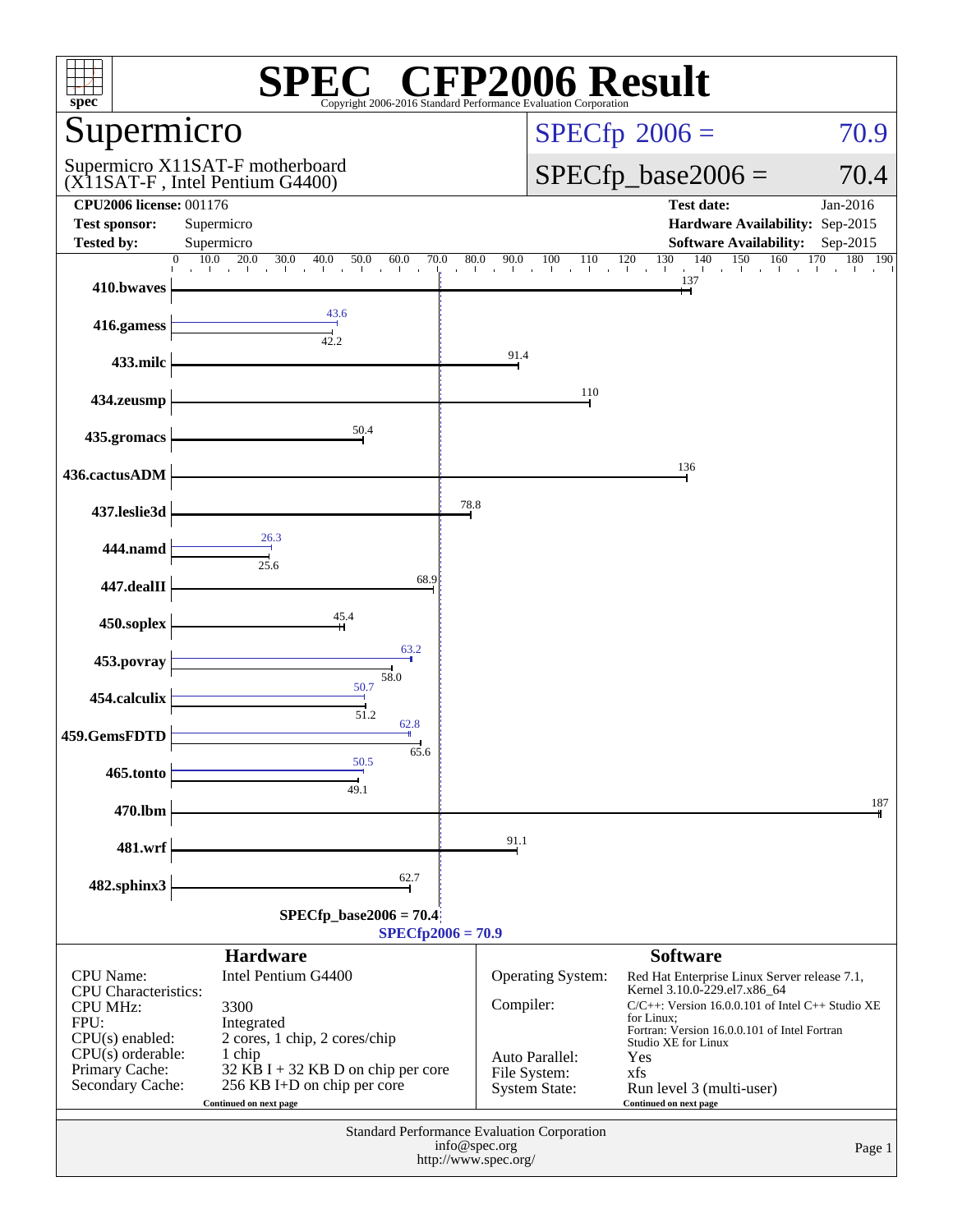

# Supermicro

#### (X11SAT-F , Intel Pentium G4400) Supermicro X11SAT-F motherboard

### $SPECfp2006 = 70.9$  $SPECfp2006 = 70.9$

### $SPECfp\_base2006 = 70.4$

| <b>CPU2006 license: 001176</b> |                                     |                       | $Jan-2016$<br><b>Test date:</b>             |
|--------------------------------|-------------------------------------|-----------------------|---------------------------------------------|
| <b>Test sponsor:</b>           | Supermicro                          |                       | Hardware Availability: Sep-2015             |
| <b>Tested by:</b>              | Supermicro                          |                       | <b>Software Availability:</b><br>$Sep-2015$ |
| L3 Cache:                      | $3 \text{ MB I+D}$ on chip per chip | <b>Base Pointers:</b> | $64$ -bit                                   |
| Other Cache:                   | None                                | Peak Pointers:        | $32/64$ -bit                                |
| Memory:                        | 16 GB (4 x 4 GB 1Rx8 PC4-2133P-U)   | Other Software:       | None                                        |
| Disk Subsystem:                | 1 x 200 GB SATA III SSD             |                       |                                             |
| Other Hardware:                | None                                |                       |                                             |

**[Results Table](http://www.spec.org/auto/cpu2006/Docs/result-fields.html#ResultsTable)**

|                  |                                                                                                          |              |                |       | Results Table  |              |                |              |                |              |                |              |  |
|------------------|----------------------------------------------------------------------------------------------------------|--------------|----------------|-------|----------------|--------------|----------------|--------------|----------------|--------------|----------------|--------------|--|
|                  | <b>Base</b>                                                                                              |              |                |       |                |              |                | <b>Peak</b>  |                |              |                |              |  |
| <b>Benchmark</b> | <b>Seconds</b>                                                                                           | <b>Ratio</b> | <b>Seconds</b> | Ratio | <b>Seconds</b> | <b>Ratio</b> | <b>Seconds</b> | <b>Ratio</b> | <b>Seconds</b> | <b>Ratio</b> | <b>Seconds</b> | <b>Ratio</b> |  |
| 410.bwayes       | 101                                                                                                      | 134          | 99.5           | 137   | 99.3           | 137          | 101            | 134          | 99.5           | 137          | 99.3           | 137          |  |
| 416.gamess       | 464                                                                                                      | 42.2         | 464            | 42.2  | 464            | 42.2         | 449            | 43.6         | 450            | 43.6         | 449            | 43.6         |  |
| $433$ .milc      | 100                                                                                                      | 91.4         | 101            | 91.2  | 100            | 91.4         | 100            | 91.4         | 101            | 91.2         | <b>100</b>     | 91.4         |  |
| 434.zeusmp       | 82.7                                                                                                     | 110          | 82.5           | 110   | 82.6           | 110          | 82.7           | 110          | 82.5           | 110          | 82.6           | 110          |  |
| 435.gromacs      | 142                                                                                                      | 50.4         | 142            | 50.4  | 142            | 50.2         | 142            | 50.4         | 142            | 50.4         | 142            | 50.2         |  |
| 436.cactusADM    | 88.2                                                                                                     | 136          | 88.1           | 136   | 88.0           | 136          | 88.2           | 136          | 88.1           | 136          | 88.0           | 136          |  |
| 437.leslie3d     | 119                                                                                                      | 78.9         | 119            | 78.8  | 119            | 78.7         | 119            | 78.9         | 119            | 78.8         | 119            | 78.7         |  |
| 444.namd         | 313                                                                                                      | 25.6         | 313            | 25.6  | 313            | 25.6         | 305            | 26.3         | 305            | 26.3         | 306            | 26.2         |  |
| $447$ .dealII    | 166                                                                                                      | 68.9         | 166            | 68.9  | 166            | 68.9         | 166            | 68.9         | <b>166</b>     | 68.9         | 166            | 68.9         |  |
| $450$ .soplex    | 184                                                                                                      | 45.4         | 189            | 44.2  | 183            | 45.6         | 184            | 45.4         | 189            | 44.2         | 183            | 45.6         |  |
| 453.povray       | 91.8                                                                                                     | 58.0         | 92.0           | 57.8  | 91.5           | 58.2         | 84.5           | 62.9         | 84.1           | 63.2         | 84.2           | 63.2         |  |
| 454.calculix     | 161                                                                                                      | 51.2         | 161            | 51.2  | 162            | 51.0         | 163            | 50.7         | 163            | 50.7         | 163            | 50.7         |  |
| 459.GemsFDTD     | 162                                                                                                      | 65.5         | 162            | 65.6  | 162            | 65.6         | 170            | 62.5         | 169            | 62.9         | 169            | 62.8         |  |
| 465.tonto        | 200                                                                                                      | 49.2         | 201            | 48.9  | 200            | 49.1         | 195            | 50.5         | 195            | 50.5         | 195            | 50.6         |  |
| 470.1bm          | 73.8                                                                                                     | 186          | 73.6           | 187   | 73.6           | 187          | 73.8           | 186          | 73.6           | 187          | 73.6           | 187          |  |
| 481.wrf          | 123                                                                                                      | 91.0         | 123            | 91.1  | 123            | 91.1         | 123            | 91.0         | <u>123</u>     | 91.1         | 123            | 91.1         |  |
| 482.sphinx3      | 312                                                                                                      | 62.6         | 310            | 63.0  | 311            | 62.7         | 312            | 62.6         | 310            | 63.0         | 311            | 62.7         |  |
|                  | Results appear in the order in which they were run. Bold underlined text indicates a median measurement. |              |                |       |                |              |                |              |                |              |                |              |  |

### **[Operating System Notes](http://www.spec.org/auto/cpu2006/Docs/result-fields.html#OperatingSystemNotes)**

Stack size set to unlimited using "ulimit -s unlimited"

### **[Platform Notes](http://www.spec.org/auto/cpu2006/Docs/result-fields.html#PlatformNotes)**

 As tested, the system used a Supermicro CSE-732D4-903B chassis. The chassis is configured with a PWS-903-PQ power supply, 1 SNK-P0046A4 heatsink, as well as 1 FAN-0124L4 chassis fan. Sysinfo program /usr/cpu2006/config/sysinfo.rev6914 \$Rev: 6914 \$ \$Date:: 2014-06-25 #\$ e3fbb8667b5a285932ceab81e28219e1 running on X11SAT-01 Sat Jan 23 07:41:08 2016

 This section contains SUT (System Under Test) info as seen by some common utilities. To remove or add to this section, see: <http://www.spec.org/cpu2006/Docs/config.html#sysinfo> Continued on next page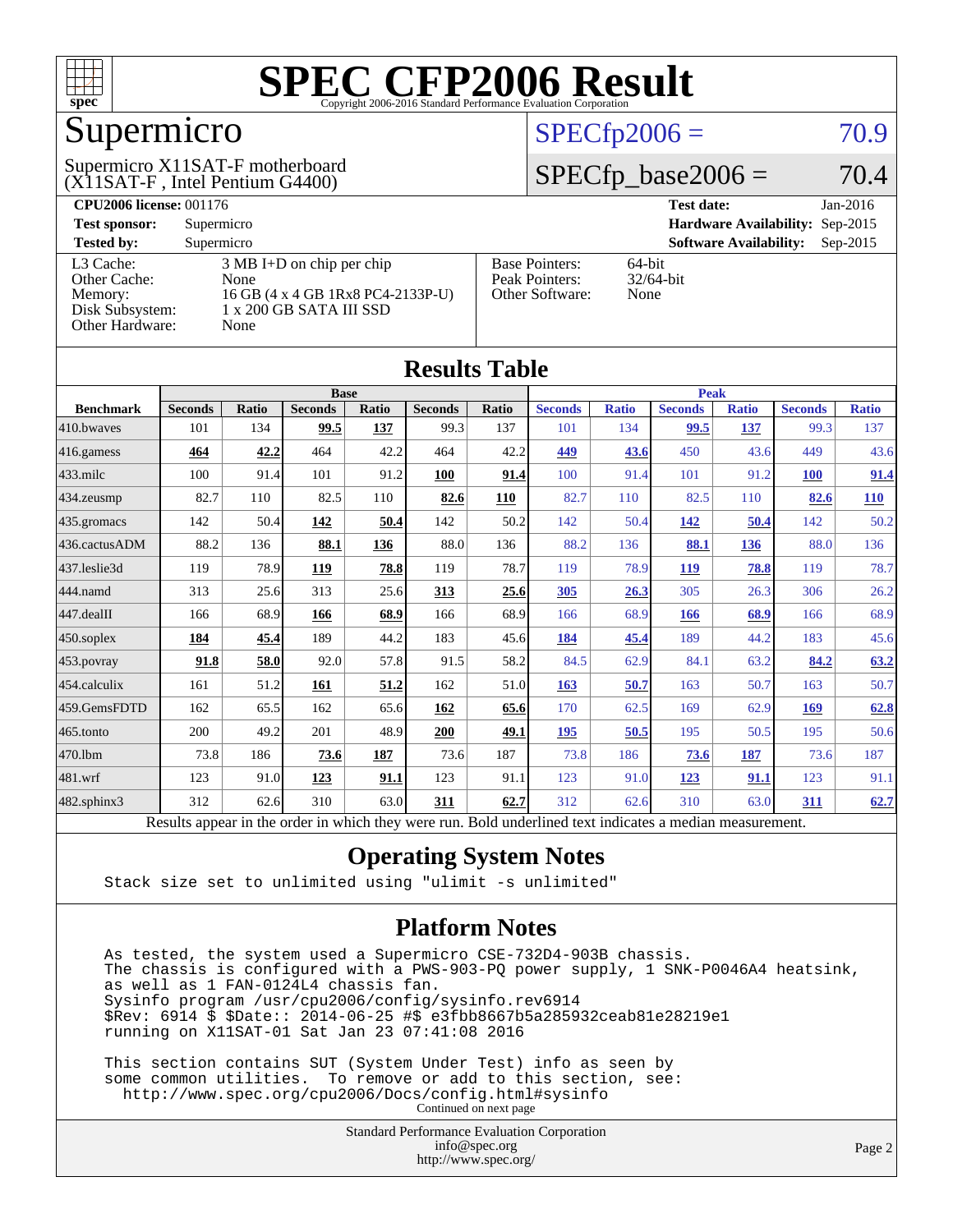

### Supermicro

 $SPECTp2006 = 70.9$ 

(X11SAT-F , Intel Pentium G4400) Supermicro X11SAT-F motherboard  $SPECTp\_base2006 = 70.4$ 

**[CPU2006 license:](http://www.spec.org/auto/cpu2006/Docs/result-fields.html#CPU2006license)** 001176 **[Test date:](http://www.spec.org/auto/cpu2006/Docs/result-fields.html#Testdate)** Jan-2016 **[Test sponsor:](http://www.spec.org/auto/cpu2006/Docs/result-fields.html#Testsponsor)** Supermicro **[Hardware Availability:](http://www.spec.org/auto/cpu2006/Docs/result-fields.html#HardwareAvailability)** Sep-2015 **[Tested by:](http://www.spec.org/auto/cpu2006/Docs/result-fields.html#Testedby)** Supermicro **Supermicro [Software Availability:](http://www.spec.org/auto/cpu2006/Docs/result-fields.html#SoftwareAvailability)** Sep-2015

### **[Platform Notes \(Continued\)](http://www.spec.org/auto/cpu2006/Docs/result-fields.html#PlatformNotes)**

Standard Performance Evaluation Corporation From /proc/cpuinfo model name : Intel(R) Pentium(R) CPU G4400 @ 3.30GHz 1 "physical id"s (chips) 2 "processors" cores, siblings (Caution: counting these is hw and system dependent. The following excerpts from /proc/cpuinfo might not be reliable. Use with caution.) cpu cores : 2 siblings : 2 physical 0: cores 0 1 cache size : 3072 KB From /proc/meminfo<br>MemTotal: 16248992 kB HugePages\_Total: 0<br>Hugepagesize: 2048 kB Hugepagesize: From /etc/\*release\* /etc/\*version\* os-release: NAME="Red Hat Enterprise Linux Server" VERSION="7.1 (Maipo)" ID="rhel" ID\_LIKE="fedora" VERSION\_ID="7.1" PRETTY\_NAME="Red Hat Enterprise Linux Server 7.1 (Maipo)" ANSI\_COLOR="0;31" CPE\_NAME="cpe:/o:redhat:enterprise\_linux:7.1:GA:server" redhat-release: Red Hat Enterprise Linux Server release 7.1 (Maipo) system-release: Red Hat Enterprise Linux Server release 7.1 (Maipo) system-release-cpe: cpe:/o:redhat:enterprise\_linux:7.1:ga:server uname -a: Linux X11SAT-01 3.10.0-229.el7.x86\_64 #1 SMP Thu Jan 29 18:37:38 EST 2015 x86\_64 x86\_64 x86\_64 GNU/Linux run-level 3 Jan 23 02:12 SPEC is set to: /usr/cpu2006 Filesystem Type Size Used Avail Use% Mounted on /dev/sda2 xfs 183G 46G 137G 26% / Additional information from dmidecode: Warning: Use caution when you interpret this section. The 'dmidecode' program reads system data which is "intended to allow hardware to be accurately determined", but the intent may not be met, as there are frequent changes to hardware, firmware, and the "DMTF SMBIOS" standard. BIOS American Megatrends Inc. 1.0 01/19/2016 Memory: 4x Micron 8ATF51264AZ-2G1A2 4 GB 1 rank 2133 MHz Continued on next page

[info@spec.org](mailto:info@spec.org) <http://www.spec.org/>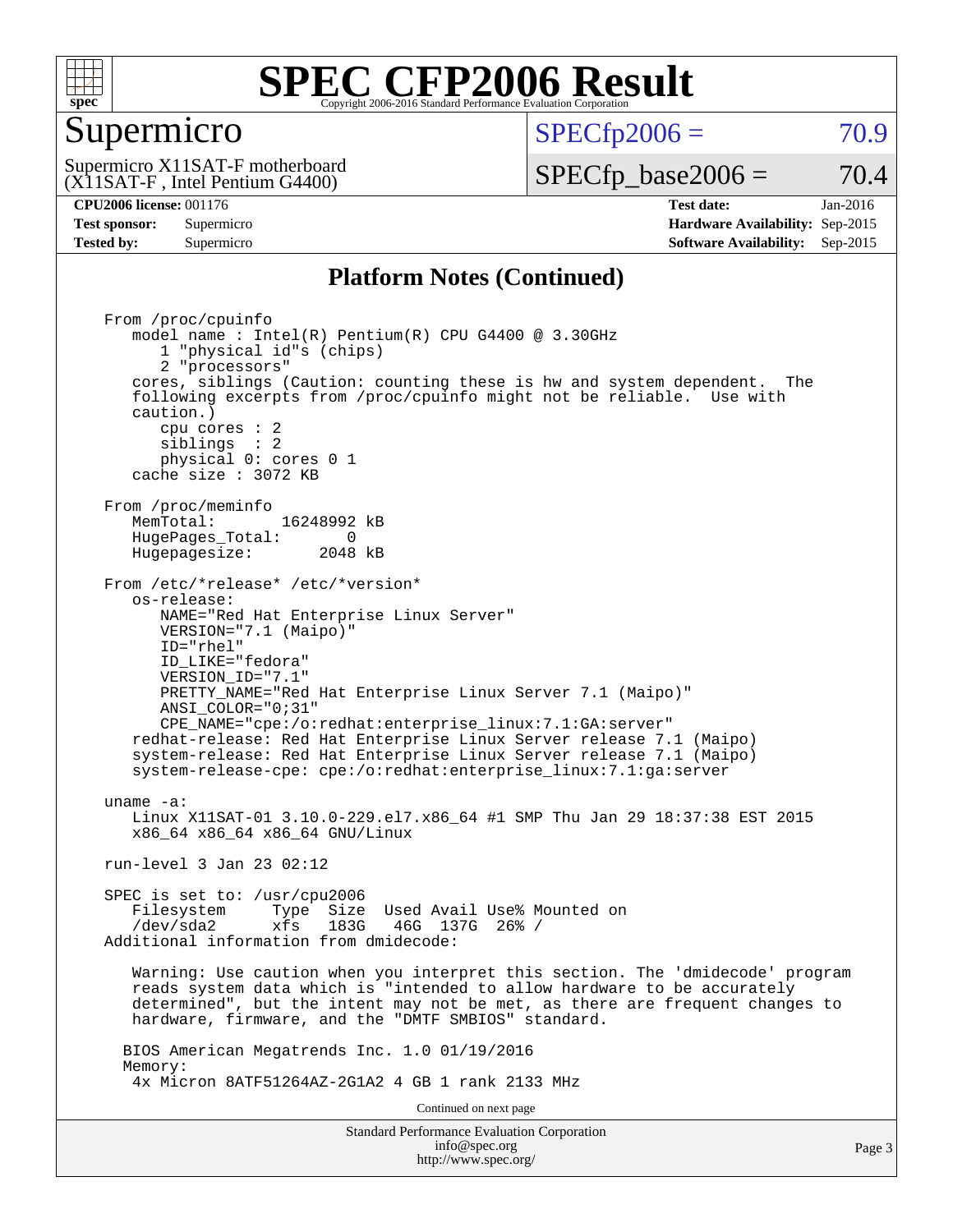

### Supermicro

 $SPECTp2006 = 70.9$ 

(X11SAT-F , Intel Pentium G4400) Supermicro X11SAT-F motherboard

**[CPU2006 license:](http://www.spec.org/auto/cpu2006/Docs/result-fields.html#CPU2006license)** 001176 **[Test date:](http://www.spec.org/auto/cpu2006/Docs/result-fields.html#Testdate)** Jan-2016

### $SPECfp\_base2006 = 70.4$

**[Test sponsor:](http://www.spec.org/auto/cpu2006/Docs/result-fields.html#Testsponsor)** Supermicro **[Hardware Availability:](http://www.spec.org/auto/cpu2006/Docs/result-fields.html#HardwareAvailability)** Sep-2015 **[Tested by:](http://www.spec.org/auto/cpu2006/Docs/result-fields.html#Testedby)** Supermicro **Supermicro [Software Availability:](http://www.spec.org/auto/cpu2006/Docs/result-fields.html#SoftwareAvailability)** Sep-2015

### **[Platform Notes \(Continued\)](http://www.spec.org/auto/cpu2006/Docs/result-fields.html#PlatformNotes)**

(End of data from sysinfo program)

### **[General Notes](http://www.spec.org/auto/cpu2006/Docs/result-fields.html#GeneralNotes)**

Environment variables set by runspec before the start of the run: KMP\_AFFINITY = "granularity=fine,compact,1,0"  $LD$ \_LIBRARY\_PATH = "/usr/cpu2006/libs/32:/usr/cpu2006/libs/64:/usr/cpu2006/sh" OMP\_NUM\_THREADS = "2"

 Binaries compiled on a system with 1x Intel Core i5-4670K CPU + 32GB memory using RedHat EL 7.1 Transparent Huge Pages enabled with: echo always > /sys/kernel/mm/transparent\_hugepage/enabled

### **[Base Compiler Invocation](http://www.spec.org/auto/cpu2006/Docs/result-fields.html#BaseCompilerInvocation)**

[C benchmarks](http://www.spec.org/auto/cpu2006/Docs/result-fields.html#Cbenchmarks):  $\text{icc}$  -m64

 $C++$  benchmarks:<br>icpc  $-m$ -m64

[Fortran benchmarks](http://www.spec.org/auto/cpu2006/Docs/result-fields.html#Fortranbenchmarks): [ifort -m64](http://www.spec.org/cpu2006/results/res2016q1/cpu2006-20160125-38765.flags.html#user_FCbase_intel_ifort_64bit_ee9d0fb25645d0210d97eb0527dcc06e)

[Benchmarks using both Fortran and C](http://www.spec.org/auto/cpu2006/Docs/result-fields.html#BenchmarksusingbothFortranandC): [icc -m64](http://www.spec.org/cpu2006/results/res2016q1/cpu2006-20160125-38765.flags.html#user_CC_FCbase_intel_icc_64bit_0b7121f5ab7cfabee23d88897260401c) [ifort -m64](http://www.spec.org/cpu2006/results/res2016q1/cpu2006-20160125-38765.flags.html#user_CC_FCbase_intel_ifort_64bit_ee9d0fb25645d0210d97eb0527dcc06e)

### **[Base Portability Flags](http://www.spec.org/auto/cpu2006/Docs/result-fields.html#BasePortabilityFlags)**

| 410.bwaves: -DSPEC_CPU_LP64<br>416.gamess: -DSPEC_CPU_LP64<br>433.milc: -DSPEC CPU LP64<br>434.zeusmp: - DSPEC_CPU_LP64<br>435.gromacs: -DSPEC_CPU_LP64 -nofor_main<br>436.cactusADM: -DSPEC CPU LP64 -nofor main<br>437.leslie3d: -DSPEC CPU LP64<br>444.namd: -DSPEC CPU LP64<br>447.dealII: -DSPEC CPU LP64 |                                                                |
|----------------------------------------------------------------------------------------------------------------------------------------------------------------------------------------------------------------------------------------------------------------------------------------------------------------|----------------------------------------------------------------|
| 450.soplex: -DSPEC_CPU_LP64<br>453.povray: -DSPEC_CPU_LP64<br>454.calculix: -DSPEC CPU LP64 -nofor main<br>459.GemsFDTD: - DSPEC_CPU_LP64<br>465.tonto: -DSPEC CPU LP64<br>470.1bm: - DSPEC CPU LP64                                                                                                           | 481.wrf: -DSPEC CPU_LP64 -DSPEC_CPU_CASE_FLAG -DSPEC_CPU_LINUX |

Continued on next page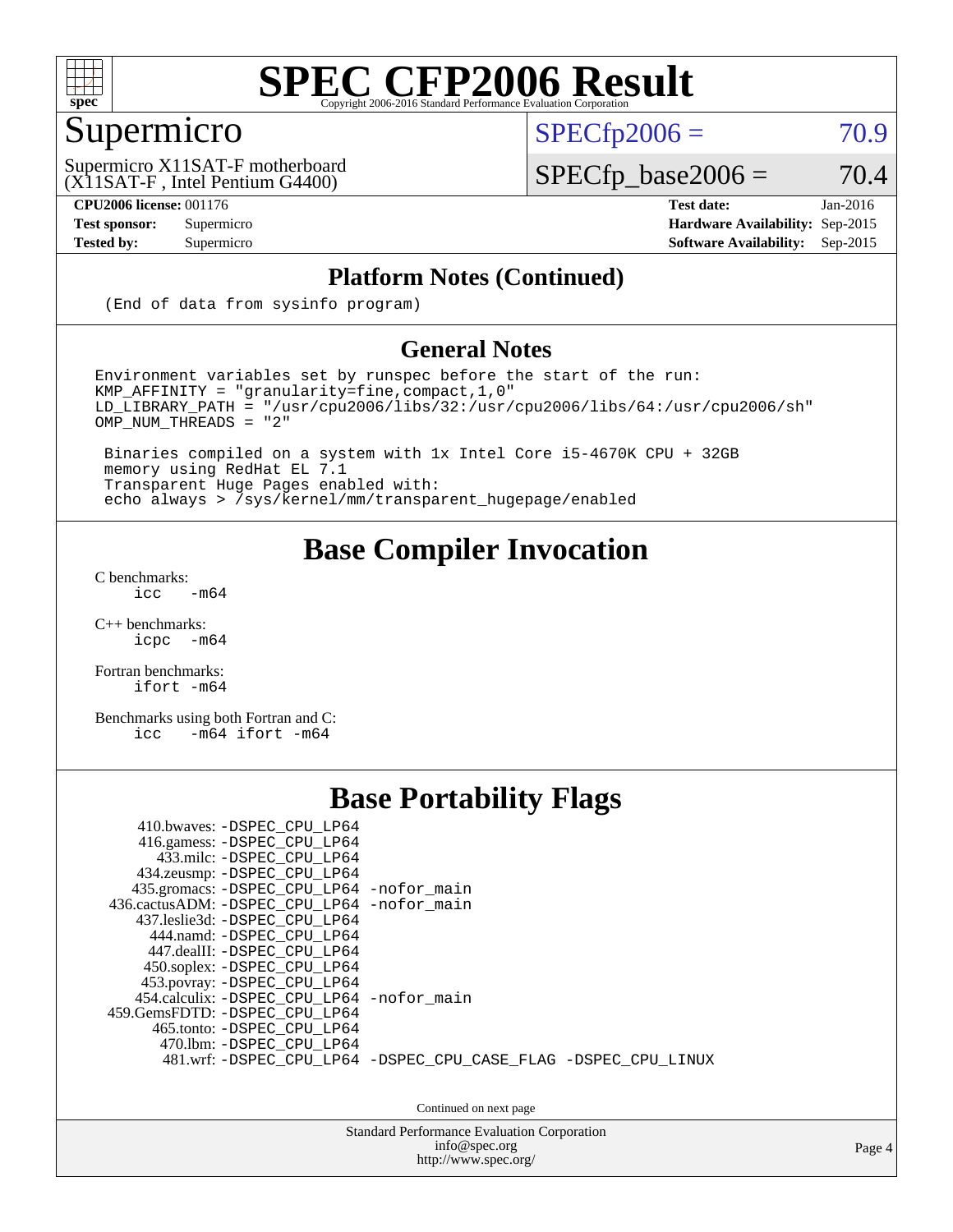

### Supermicro

 $SPECTp2006 = 70.9$ 

(X11SAT-F , Intel Pentium G4400) Supermicro X11SAT-F motherboard  $SPECfp\_base2006 = 70.4$ 

**[CPU2006 license:](http://www.spec.org/auto/cpu2006/Docs/result-fields.html#CPU2006license)** 001176 **[Test date:](http://www.spec.org/auto/cpu2006/Docs/result-fields.html#Testdate)** Jan-2016

**[Test sponsor:](http://www.spec.org/auto/cpu2006/Docs/result-fields.html#Testsponsor)** Supermicro **[Hardware Availability:](http://www.spec.org/auto/cpu2006/Docs/result-fields.html#HardwareAvailability)** Sep-2015 **[Tested by:](http://www.spec.org/auto/cpu2006/Docs/result-fields.html#Testedby)** Supermicro **Supermicro [Software Availability:](http://www.spec.org/auto/cpu2006/Docs/result-fields.html#SoftwareAvailability)** Sep-2015

## **[Base Portability Flags \(Continued\)](http://www.spec.org/auto/cpu2006/Docs/result-fields.html#BasePortabilityFlags)**

482.sphinx3: [-DSPEC\\_CPU\\_LP64](http://www.spec.org/cpu2006/results/res2016q1/cpu2006-20160125-38765.flags.html#suite_basePORTABILITY482_sphinx3_DSPEC_CPU_LP64)

### **[Base Optimization Flags](http://www.spec.org/auto/cpu2006/Docs/result-fields.html#BaseOptimizationFlags)**

[-xSSE4.2](http://www.spec.org/cpu2006/results/res2016q1/cpu2006-20160125-38765.flags.html#user_CCbase_f-xSSE42_f91528193cf0b216347adb8b939d4107) [-ipo](http://www.spec.org/cpu2006/results/res2016q1/cpu2006-20160125-38765.flags.html#user_CCbase_f-ipo) [-O3](http://www.spec.org/cpu2006/results/res2016q1/cpu2006-20160125-38765.flags.html#user_CCbase_f-O3) [-no-prec-div](http://www.spec.org/cpu2006/results/res2016q1/cpu2006-20160125-38765.flags.html#user_CCbase_f-no-prec-div) [-parallel](http://www.spec.org/cpu2006/results/res2016q1/cpu2006-20160125-38765.flags.html#user_CCbase_f-parallel) [-opt-prefetch](http://www.spec.org/cpu2006/results/res2016q1/cpu2006-20160125-38765.flags.html#user_CCbase_f-opt-prefetch) [-ansi-alias](http://www.spec.org/cpu2006/results/res2016q1/cpu2006-20160125-38765.flags.html#user_CCbase_f-ansi-alias)

[C++ benchmarks:](http://www.spec.org/auto/cpu2006/Docs/result-fields.html#CXXbenchmarks)

[C benchmarks](http://www.spec.org/auto/cpu2006/Docs/result-fields.html#Cbenchmarks):

[-xSSE4.2](http://www.spec.org/cpu2006/results/res2016q1/cpu2006-20160125-38765.flags.html#user_CXXbase_f-xSSE42_f91528193cf0b216347adb8b939d4107) [-ipo](http://www.spec.org/cpu2006/results/res2016q1/cpu2006-20160125-38765.flags.html#user_CXXbase_f-ipo) [-O3](http://www.spec.org/cpu2006/results/res2016q1/cpu2006-20160125-38765.flags.html#user_CXXbase_f-O3) [-no-prec-div](http://www.spec.org/cpu2006/results/res2016q1/cpu2006-20160125-38765.flags.html#user_CXXbase_f-no-prec-div) [-opt-prefetch](http://www.spec.org/cpu2006/results/res2016q1/cpu2006-20160125-38765.flags.html#user_CXXbase_f-opt-prefetch) [-ansi-alias](http://www.spec.org/cpu2006/results/res2016q1/cpu2006-20160125-38765.flags.html#user_CXXbase_f-ansi-alias)

[Fortran benchmarks](http://www.spec.org/auto/cpu2006/Docs/result-fields.html#Fortranbenchmarks):

[-xSSE4.2](http://www.spec.org/cpu2006/results/res2016q1/cpu2006-20160125-38765.flags.html#user_FCbase_f-xSSE42_f91528193cf0b216347adb8b939d4107) [-ipo](http://www.spec.org/cpu2006/results/res2016q1/cpu2006-20160125-38765.flags.html#user_FCbase_f-ipo) [-O3](http://www.spec.org/cpu2006/results/res2016q1/cpu2006-20160125-38765.flags.html#user_FCbase_f-O3) [-no-prec-div](http://www.spec.org/cpu2006/results/res2016q1/cpu2006-20160125-38765.flags.html#user_FCbase_f-no-prec-div) [-parallel](http://www.spec.org/cpu2006/results/res2016q1/cpu2006-20160125-38765.flags.html#user_FCbase_f-parallel) [-opt-prefetch](http://www.spec.org/cpu2006/results/res2016q1/cpu2006-20160125-38765.flags.html#user_FCbase_f-opt-prefetch)

[Benchmarks using both Fortran and C](http://www.spec.org/auto/cpu2006/Docs/result-fields.html#BenchmarksusingbothFortranandC): [-xSSE4.2](http://www.spec.org/cpu2006/results/res2016q1/cpu2006-20160125-38765.flags.html#user_CC_FCbase_f-xSSE42_f91528193cf0b216347adb8b939d4107) [-ipo](http://www.spec.org/cpu2006/results/res2016q1/cpu2006-20160125-38765.flags.html#user_CC_FCbase_f-ipo) [-O3](http://www.spec.org/cpu2006/results/res2016q1/cpu2006-20160125-38765.flags.html#user_CC_FCbase_f-O3) [-no-prec-div](http://www.spec.org/cpu2006/results/res2016q1/cpu2006-20160125-38765.flags.html#user_CC_FCbase_f-no-prec-div) [-parallel](http://www.spec.org/cpu2006/results/res2016q1/cpu2006-20160125-38765.flags.html#user_CC_FCbase_f-parallel) [-opt-prefetch](http://www.spec.org/cpu2006/results/res2016q1/cpu2006-20160125-38765.flags.html#user_CC_FCbase_f-opt-prefetch) [-ansi-alias](http://www.spec.org/cpu2006/results/res2016q1/cpu2006-20160125-38765.flags.html#user_CC_FCbase_f-ansi-alias)

**[Peak Compiler Invocation](http://www.spec.org/auto/cpu2006/Docs/result-fields.html#PeakCompilerInvocation)**

[C benchmarks](http://www.spec.org/auto/cpu2006/Docs/result-fields.html#Cbenchmarks):  $\text{icc}$   $-\text{m64}$ 

[C++ benchmarks:](http://www.spec.org/auto/cpu2006/Docs/result-fields.html#CXXbenchmarks) [icpc -m64](http://www.spec.org/cpu2006/results/res2016q1/cpu2006-20160125-38765.flags.html#user_CXXpeak_intel_icpc_64bit_bedb90c1146cab66620883ef4f41a67e)

[Fortran benchmarks](http://www.spec.org/auto/cpu2006/Docs/result-fields.html#Fortranbenchmarks): [ifort -m64](http://www.spec.org/cpu2006/results/res2016q1/cpu2006-20160125-38765.flags.html#user_FCpeak_intel_ifort_64bit_ee9d0fb25645d0210d97eb0527dcc06e)

[Benchmarks using both Fortran and C](http://www.spec.org/auto/cpu2006/Docs/result-fields.html#BenchmarksusingbothFortranandC): [icc -m64](http://www.spec.org/cpu2006/results/res2016q1/cpu2006-20160125-38765.flags.html#user_CC_FCpeak_intel_icc_64bit_0b7121f5ab7cfabee23d88897260401c) [ifort -m64](http://www.spec.org/cpu2006/results/res2016q1/cpu2006-20160125-38765.flags.html#user_CC_FCpeak_intel_ifort_64bit_ee9d0fb25645d0210d97eb0527dcc06e)

### **[Peak Portability Flags](http://www.spec.org/auto/cpu2006/Docs/result-fields.html#PeakPortabilityFlags)**

Same as Base Portability Flags

## **[Peak Optimization Flags](http://www.spec.org/auto/cpu2006/Docs/result-fields.html#PeakOptimizationFlags)**

[C benchmarks](http://www.spec.org/auto/cpu2006/Docs/result-fields.html#Cbenchmarks):

433.milc: basepeak = yes

 $470.$ lbm: basepeak = yes

Continued on next page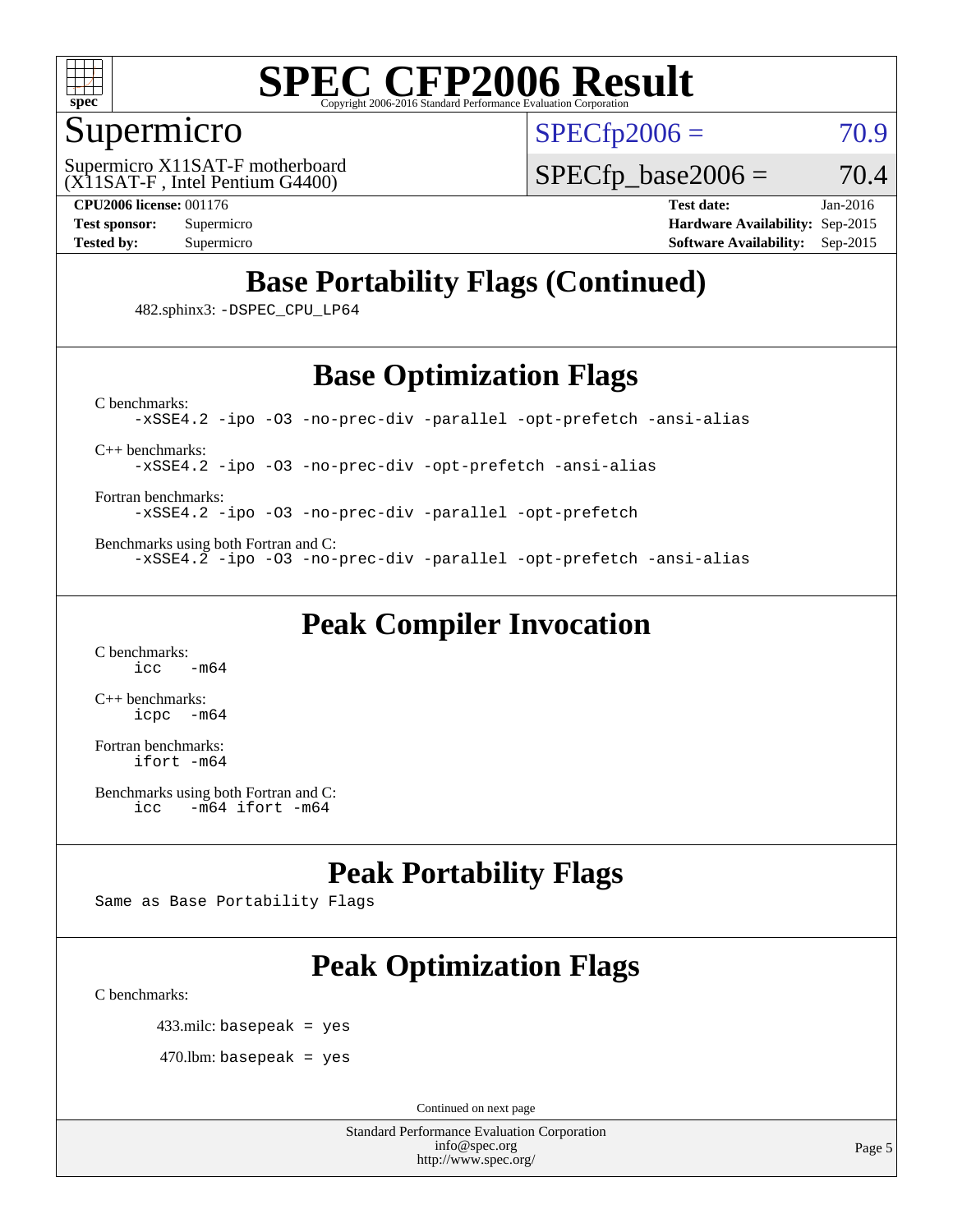

Supermicro

 $SPECTp2006 = 70.9$ 

(X11SAT-F , Intel Pentium G4400) Supermicro X11SAT-F motherboard  $SPECTp\_base2006 = 70.4$ 

**[Tested by:](http://www.spec.org/auto/cpu2006/Docs/result-fields.html#Testedby)** Supermicro **[Software Availability:](http://www.spec.org/auto/cpu2006/Docs/result-fields.html#SoftwareAvailability)** Sep-2015

**[CPU2006 license:](http://www.spec.org/auto/cpu2006/Docs/result-fields.html#CPU2006license)** 001176 **[Test date:](http://www.spec.org/auto/cpu2006/Docs/result-fields.html#Testdate)** Jan-2016 **[Test sponsor:](http://www.spec.org/auto/cpu2006/Docs/result-fields.html#Testsponsor)** Supermicro **[Hardware Availability:](http://www.spec.org/auto/cpu2006/Docs/result-fields.html#HardwareAvailability)** Sep-2015

## **[Peak Optimization Flags \(Continued\)](http://www.spec.org/auto/cpu2006/Docs/result-fields.html#PeakOptimizationFlags)**

 $482$ .sphinx $3$ : basepeak = yes

[C++ benchmarks:](http://www.spec.org/auto/cpu2006/Docs/result-fields.html#CXXbenchmarks)

 444.namd: [-xSSE4.2](http://www.spec.org/cpu2006/results/res2016q1/cpu2006-20160125-38765.flags.html#user_peakPASS2_CXXFLAGSPASS2_LDFLAGS444_namd_f-xSSE42_f91528193cf0b216347adb8b939d4107)(pass 2) [-prof-gen:threadsafe](http://www.spec.org/cpu2006/results/res2016q1/cpu2006-20160125-38765.flags.html#user_peakPASS1_CXXFLAGSPASS1_LDFLAGS444_namd_prof_gen_21a26eb79f378b550acd7bec9fe4467a)(pass 1) [-ipo](http://www.spec.org/cpu2006/results/res2016q1/cpu2006-20160125-38765.flags.html#user_peakPASS2_CXXFLAGSPASS2_LDFLAGS444_namd_f-ipo)(pass 2) [-O3](http://www.spec.org/cpu2006/results/res2016q1/cpu2006-20160125-38765.flags.html#user_peakPASS2_CXXFLAGSPASS2_LDFLAGS444_namd_f-O3)(pass 2) [-no-prec-div](http://www.spec.org/cpu2006/results/res2016q1/cpu2006-20160125-38765.flags.html#user_peakPASS2_CXXFLAGSPASS2_LDFLAGS444_namd_f-no-prec-div)(pass 2) [-par-num-threads=1](http://www.spec.org/cpu2006/results/res2016q1/cpu2006-20160125-38765.flags.html#user_peakPASS1_CXXFLAGSPASS1_LDFLAGS444_namd_par_num_threads_786a6ff141b4e9e90432e998842df6c2)(pass 1) [-prof-use](http://www.spec.org/cpu2006/results/res2016q1/cpu2006-20160125-38765.flags.html#user_peakPASS2_CXXFLAGSPASS2_LDFLAGS444_namd_prof_use_bccf7792157ff70d64e32fe3e1250b55)(pass 2) [-fno-alias](http://www.spec.org/cpu2006/results/res2016q1/cpu2006-20160125-38765.flags.html#user_peakCXXOPTIMIZEOPTIMIZE444_namd_f-no-alias_694e77f6c5a51e658e82ccff53a9e63a) [-auto-ilp32](http://www.spec.org/cpu2006/results/res2016q1/cpu2006-20160125-38765.flags.html#user_peakCXXOPTIMIZE444_namd_f-auto-ilp32) 447.dealII: basepeak = yes  $450$ .soplex: basepeak = yes 453.povray: [-xSSE4.2](http://www.spec.org/cpu2006/results/res2016q1/cpu2006-20160125-38765.flags.html#user_peakPASS2_CXXFLAGSPASS2_LDFLAGS453_povray_f-xSSE42_f91528193cf0b216347adb8b939d4107)(pass 2) [-prof-gen:threadsafe](http://www.spec.org/cpu2006/results/res2016q1/cpu2006-20160125-38765.flags.html#user_peakPASS1_CXXFLAGSPASS1_LDFLAGS453_povray_prof_gen_21a26eb79f378b550acd7bec9fe4467a)(pass 1) [-ipo](http://www.spec.org/cpu2006/results/res2016q1/cpu2006-20160125-38765.flags.html#user_peakPASS2_CXXFLAGSPASS2_LDFLAGS453_povray_f-ipo)(pass 2)  $-03$ (pass 2)  $-$ no-prec-div(pass 2)  $-$ par-num-threads=1(pass 1) [-prof-use](http://www.spec.org/cpu2006/results/res2016q1/cpu2006-20160125-38765.flags.html#user_peakPASS2_CXXFLAGSPASS2_LDFLAGS453_povray_prof_use_bccf7792157ff70d64e32fe3e1250b55)(pass 2) [-unroll4](http://www.spec.org/cpu2006/results/res2016q1/cpu2006-20160125-38765.flags.html#user_peakCXXOPTIMIZE453_povray_f-unroll_4e5e4ed65b7fd20bdcd365bec371b81f) [-ansi-alias](http://www.spec.org/cpu2006/results/res2016q1/cpu2006-20160125-38765.flags.html#user_peakCXXOPTIMIZE453_povray_f-ansi-alias) [Fortran benchmarks](http://www.spec.org/auto/cpu2006/Docs/result-fields.html#Fortranbenchmarks):  $410.bwaves: basepeak = yes$  416.gamess: [-xSSE4.2](http://www.spec.org/cpu2006/results/res2016q1/cpu2006-20160125-38765.flags.html#user_peakPASS2_FFLAGSPASS2_LDFLAGS416_gamess_f-xSSE42_f91528193cf0b216347adb8b939d4107)(pass 2) [-prof-gen:threadsafe](http://www.spec.org/cpu2006/results/res2016q1/cpu2006-20160125-38765.flags.html#user_peakPASS1_FFLAGSPASS1_LDFLAGS416_gamess_prof_gen_21a26eb79f378b550acd7bec9fe4467a)(pass 1) [-ipo](http://www.spec.org/cpu2006/results/res2016q1/cpu2006-20160125-38765.flags.html#user_peakPASS2_FFLAGSPASS2_LDFLAGS416_gamess_f-ipo)(pass 2)  $-03$ (pass 2)  $-$ no-prec-div(pass 2) [-par-num-threads=1](http://www.spec.org/cpu2006/results/res2016q1/cpu2006-20160125-38765.flags.html#user_peakPASS1_FFLAGSPASS1_LDFLAGS416_gamess_par_num_threads_786a6ff141b4e9e90432e998842df6c2)(pass 1) [-prof-use](http://www.spec.org/cpu2006/results/res2016q1/cpu2006-20160125-38765.flags.html#user_peakPASS2_FFLAGSPASS2_LDFLAGS416_gamess_prof_use_bccf7792157ff70d64e32fe3e1250b55)(pass 2) [-unroll2](http://www.spec.org/cpu2006/results/res2016q1/cpu2006-20160125-38765.flags.html#user_peakOPTIMIZE416_gamess_f-unroll_784dae83bebfb236979b41d2422d7ec2) [-inline-level=0](http://www.spec.org/cpu2006/results/res2016q1/cpu2006-20160125-38765.flags.html#user_peakOPTIMIZE416_gamess_f-inline-level_318d07a09274ad25e8d15dbfaa68ba50) [-scalar-rep-](http://www.spec.org/cpu2006/results/res2016q1/cpu2006-20160125-38765.flags.html#user_peakOPTIMIZE416_gamess_f-disablescalarrep_abbcad04450fb118e4809c81d83c8a1d) 434.zeusmp: basepeak = yes 437.leslie3d: basepeak = yes 459.GemsFDTD: [-xSSE4.2](http://www.spec.org/cpu2006/results/res2016q1/cpu2006-20160125-38765.flags.html#user_peakPASS2_FFLAGSPASS2_LDFLAGS459_GemsFDTD_f-xSSE42_f91528193cf0b216347adb8b939d4107)(pass 2) [-prof-gen:threadsafe](http://www.spec.org/cpu2006/results/res2016q1/cpu2006-20160125-38765.flags.html#user_peakPASS1_FFLAGSPASS1_LDFLAGS459_GemsFDTD_prof_gen_21a26eb79f378b550acd7bec9fe4467a)(pass 1) [-ipo](http://www.spec.org/cpu2006/results/res2016q1/cpu2006-20160125-38765.flags.html#user_peakPASS2_FFLAGSPASS2_LDFLAGS459_GemsFDTD_f-ipo)(pass 2) [-O3](http://www.spec.org/cpu2006/results/res2016q1/cpu2006-20160125-38765.flags.html#user_peakPASS2_FFLAGSPASS2_LDFLAGS459_GemsFDTD_f-O3)(pass 2) [-no-prec-div](http://www.spec.org/cpu2006/results/res2016q1/cpu2006-20160125-38765.flags.html#user_peakPASS2_FFLAGSPASS2_LDFLAGS459_GemsFDTD_f-no-prec-div)(pass 2) [-par-num-threads=1](http://www.spec.org/cpu2006/results/res2016q1/cpu2006-20160125-38765.flags.html#user_peakPASS1_FFLAGSPASS1_LDFLAGS459_GemsFDTD_par_num_threads_786a6ff141b4e9e90432e998842df6c2)(pass 1) [-prof-use](http://www.spec.org/cpu2006/results/res2016q1/cpu2006-20160125-38765.flags.html#user_peakPASS2_FFLAGSPASS2_LDFLAGS459_GemsFDTD_prof_use_bccf7792157ff70d64e32fe3e1250b55)(pass 2) [-unroll2](http://www.spec.org/cpu2006/results/res2016q1/cpu2006-20160125-38765.flags.html#user_peakOPTIMIZE459_GemsFDTD_f-unroll_784dae83bebfb236979b41d2422d7ec2) [-inline-level=0](http://www.spec.org/cpu2006/results/res2016q1/cpu2006-20160125-38765.flags.html#user_peakOPTIMIZE459_GemsFDTD_f-inline-level_318d07a09274ad25e8d15dbfaa68ba50) [-opt-prefetch](http://www.spec.org/cpu2006/results/res2016q1/cpu2006-20160125-38765.flags.html#user_peakOPTIMIZE459_GemsFDTD_f-opt-prefetch) [-parallel](http://www.spec.org/cpu2006/results/res2016q1/cpu2006-20160125-38765.flags.html#user_peakOPTIMIZE459_GemsFDTD_f-parallel) 465.tonto: [-xSSE4.2](http://www.spec.org/cpu2006/results/res2016q1/cpu2006-20160125-38765.flags.html#user_peakPASS2_FFLAGSPASS2_LDFLAGS465_tonto_f-xSSE42_f91528193cf0b216347adb8b939d4107)(pass 2) [-prof-gen:threadsafe](http://www.spec.org/cpu2006/results/res2016q1/cpu2006-20160125-38765.flags.html#user_peakPASS1_FFLAGSPASS1_LDFLAGS465_tonto_prof_gen_21a26eb79f378b550acd7bec9fe4467a)(pass 1) [-ipo](http://www.spec.org/cpu2006/results/res2016q1/cpu2006-20160125-38765.flags.html#user_peakPASS2_FFLAGSPASS2_LDFLAGS465_tonto_f-ipo)(pass 2)  $-03(pass 2)$  [-no-prec-div](http://www.spec.org/cpu2006/results/res2016q1/cpu2006-20160125-38765.flags.html#user_peakPASS2_FFLAGSPASS2_LDFLAGS465_tonto_f-no-prec-div)(pass 2) [-par-num-threads=1](http://www.spec.org/cpu2006/results/res2016q1/cpu2006-20160125-38765.flags.html#user_peakPASS1_FFLAGSPASS1_LDFLAGS465_tonto_par_num_threads_786a6ff141b4e9e90432e998842df6c2)(pass 1) [-prof-use](http://www.spec.org/cpu2006/results/res2016q1/cpu2006-20160125-38765.flags.html#user_peakPASS2_FFLAGSPASS2_LDFLAGS465_tonto_prof_use_bccf7792157ff70d64e32fe3e1250b55)(pass 2) [-inline-calloc](http://www.spec.org/cpu2006/results/res2016q1/cpu2006-20160125-38765.flags.html#user_peakOPTIMIZE465_tonto_f-inline-calloc) [-opt-malloc-options=3](http://www.spec.org/cpu2006/results/res2016q1/cpu2006-20160125-38765.flags.html#user_peakOPTIMIZE465_tonto_f-opt-malloc-options_13ab9b803cf986b4ee62f0a5998c2238) [-auto](http://www.spec.org/cpu2006/results/res2016q1/cpu2006-20160125-38765.flags.html#user_peakOPTIMIZE465_tonto_f-auto) [-unroll4](http://www.spec.org/cpu2006/results/res2016q1/cpu2006-20160125-38765.flags.html#user_peakOPTIMIZE465_tonto_f-unroll_4e5e4ed65b7fd20bdcd365bec371b81f) [Benchmarks using both Fortran and C](http://www.spec.org/auto/cpu2006/Docs/result-fields.html#BenchmarksusingbothFortranandC): 435.gromacs: basepeak = yes  $436.cactusADM: basepeak = yes$  454.calculix: [-xSSE4.2](http://www.spec.org/cpu2006/results/res2016q1/cpu2006-20160125-38765.flags.html#user_peakOPTIMIZE454_calculix_f-xSSE42_f91528193cf0b216347adb8b939d4107) [-ipo](http://www.spec.org/cpu2006/results/res2016q1/cpu2006-20160125-38765.flags.html#user_peakOPTIMIZE454_calculix_f-ipo) [-O3](http://www.spec.org/cpu2006/results/res2016q1/cpu2006-20160125-38765.flags.html#user_peakOPTIMIZE454_calculix_f-O3) [-no-prec-div](http://www.spec.org/cpu2006/results/res2016q1/cpu2006-20160125-38765.flags.html#user_peakOPTIMIZE454_calculix_f-no-prec-div) [-auto-ilp32](http://www.spec.org/cpu2006/results/res2016q1/cpu2006-20160125-38765.flags.html#user_peakCOPTIMIZE454_calculix_f-auto-ilp32) [-ansi-alias](http://www.spec.org/cpu2006/results/res2016q1/cpu2006-20160125-38765.flags.html#user_peakCOPTIMIZE454_calculix_f-ansi-alias)  $481.$ wrf: basepeak = yes